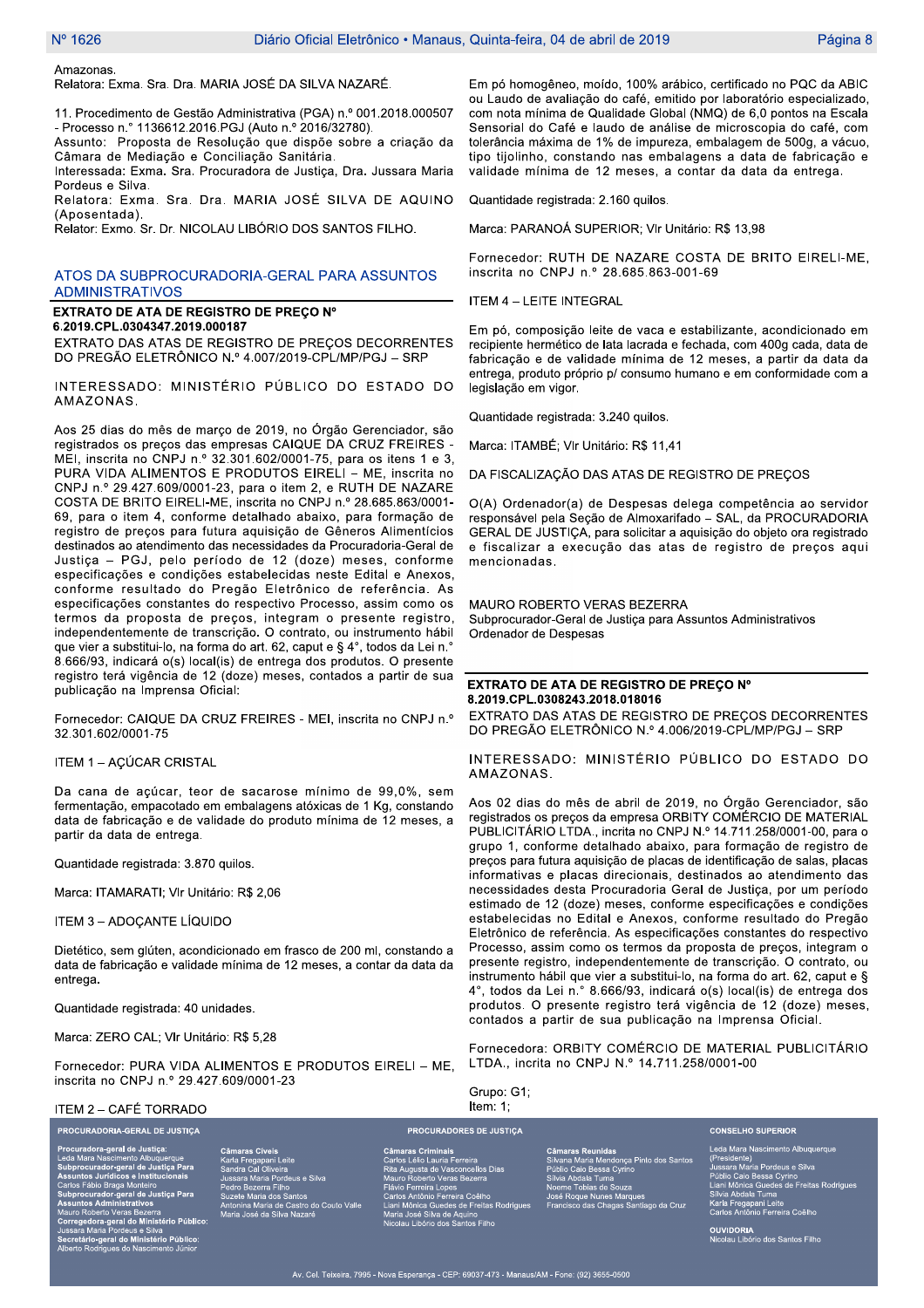Descrição: Placa de Identificação, no seguinte formato: Círculo em PVC + Adesivo impresso 4 cores (Ø80 x 3mm) Placa em ACM + Adesivo preto e Dourado (286 x 126 x 4 mm) Placa em PVC vermelho (266 x 115 x 3 mm)

Fita Dupla face para fixacão no local

Arte-final a cargo do fornecedor, conforme orientação gráfica e aprovação do MP-AM;

Qtd.: 500 unidades:

Valor Unitário (R\$): 24,45 (vinte e quatro reais e quarenta e cinco centavos).

Grupo: G1;

Item: 2;

Descrição: Placa Tátil gravada em Braille, no seguinte formato: Placa de acrílico transparente de 230 x 150 x 4 mm

Inscrições em relevo de Poliestireno Branco 0.8 a 1 mm de Espessura

Transcrição das informações contidas em Braille Alto Relevo

Adesivo impresso colado no verso do acrílico

Fita Dupla face para fixação no local

Arte-final a cargo do fornecedor, conforme orientação gráfica e aprovação do MP-AM;

Qtd.: 500 unidades;

Valor Unitário (R\$): 45,00 (quarenta e cinco reais).

Grupo: G1;

Item: 3:

Descrição: Placa Informativa, no seguinte formato:

Círculo PVC + adesivo impresso 4 cores (10 cm diâmetro X 3mm) Placa de ACM + adesivo preto, dourado e vermelho (110,5 cm X 49  $cm \times 4 mm$ )

Placa em PVC vermelho (10,5 cm X 45,7 cm)

Fita dupla face para fixação

Arte-final a cargo do fornecedor, conforme orientação gráfica e aprovação do MP-AM.

Qtd.: 100 unidades;

Valor Unitário (R\$): 179,99 (cento e setenta e nove reais e noventa e nove centavos).

Grupo: G1;

Item:  $4$ ;

Descrição: Placa Direcional, no seguinte formato:

Círculo PVC + adesivo impresso 4 cores (10 cm diâmetro X 3mm)

Placa de ACM + adesivo preto, dourado e vermelho (41 cm X 95,5  $cm \times 4$  mm)

Placa em PVC vermelho (10,5 x 89 cm)

Fixação na laje - gancho parafusado + arame

Arte-final a cargo do fornecedor, conforme orientação gráfica e aprovação do MP-AM.

Qtd.: 100 unidades;

Valor Unitário (R\$): 119,49 (cento e dezenove reais e quarenta e nove centavos).

#### DA FISCALIZAÇÃO DAS ATAS DE REGISTRO DE PREÇOS

O(A) Ordenador(a) de Despesas delega competência ao servidor responsável pelo Setor de Conservação e Manutenção Patrimonial SCMP, da PROCURADORIA GERAL DE JUSTIÇA, para solicitar a aquisição do objeto ora registrado e fiscalizar a execução das atas de registro de preços aqui mencionadas.

MAURO ROBERTO VERAS BEZERRA

Subprocurador-Geral de Justiça para Assuntos Administrativos Ordenador de Despesas

### COMISSÃO PERMANENTE DE LICITAÇÃO

### **AVISO DE LICITAÇÃO**

AVISO DE REABERTURA DE SESSÃO

PREGÃO PRESENCIAL N.º 5.001/2019-CPL/MP/PGJ PROCESSO SEI N.º 2018.013336

OBJETO: Contratação de empresa especializada para reforma da cobertura do Plenário do Prédio-sede da Procuradoria-Geral de Justiça do Estado do Amazonas - PGJ/AM, localizado na Av. Coronel Teixeira, N.º 7995, Nova Esperança - Manaus AM, com fornecimento total de mão de obra, ferramentas, equipamentos, materiais de consumo, e materiais de reposição necessários para execução dos serviços, conforme especificações e condições descritas neste Edital e seus anexos

REABERTURA: 05/04/2019, às 9h. (horário local).

LOCAL: Edifício-sede, Avenida Coronel Teixeira n.º 7.995, Nova Esperança, Manaus-AM.

Informações adicionais, dúvidas e pedidos de esclarecimento deverão ser dirigidos à COMISSÃO PERMANENTE DE LICITAÇÃO pelos telefones (92) 3655-0701 "Fac-símile" (92) 3655-0743 ou pelo e-mail licitacao@mpam.mp.br.

Manaus (AM), 04 de abril de 2019.

Edson Frederico Lima Paes Barreto Presidente da Comissão Permanente de Licitação

#### TERMO ADITIVO Nº 5.2019.CPL.0304248.2018.004973

2.º Termo Aditivo à Ata de Registro de Preços n.º 032/2018-CPL/MP/PGJ, decorrente do Pregão Eletrônico n.º 4.033/2018-CPL/MP/PGJ-SRP.

Por meio deste instrumento insere-se o 2.º Termo Aditivo à Ata de Registro de Preços n.º 032/2018-CPL/MP/PGJ, oriunda do Preção<br>Eletrônico n.º 4.033/2018-CPL/MP/PGJ – SRP, celebrada entre o MINISTÉRIO PÚBLICO DO ESTADO DO AMAZONAS, por intermédio da PROCURADORIA-GERAL DE JUSTIÇA, cadastrada no CNPJ sob o n.º 04.153.748/0001-85, e as empresas FN DE ALMEIDA EPP, CNPJ N.º 84.111.020/0001-20, L MASAKO ISHIKAWA EIRELLI, CNPJ N.º 21.634.385/0001-19 e MOVENORTE COMERCIO E REPRESENTACOES LTDA., inscrita no CNPJ n.º 84.499.755/0001-72. publicada no DOMPE em 10/10/2018, mediante as seguintes cláusulas e condições:

CLÁUSULA PRIMEIRA - DO OBJETO

O objeto do presente termo aditivo é o acréscimo de 25% (vinte e cinco por cento) da quantidade total inicial dos itens 6, 10, 11 e 12 da referida Ata de Registro de Preços.

Parágrafo primeiro. Por força do presente aditivo ficam acrescidos em 25% (vinte e cinco por cento) as quantidades iniciais dos itens 6, 10, 11 e 12 do sobredito ajuste.

Parágrafo segundo. A vigência deste Aditivo coincidirá com a da Ata de Registro de Precos, ou seja, até 09 de outubro de 2019.

Parágrafo terceiro. Passam os itens registrados a vigorar com a seguinte redação:

FORNECEDOR: FN DE ALMEIDA EPP, CNPJ N.º 84.111.020/0001-20 ITEM 10 - ESTANTE EM AÇO Marca/Modelo: ELITE MODELO EA101 Valor Unitário: R\$ 319,00 (trezentos e dezenove reais) Quantidade registrada: 50 (cinquenta) unidades. Quantidade aditivada: 12 (doze) unidades.

ara Nascimento Albuquerd<br>curador-geral de Justiça<br>os Jurídicos e Institucion<br>fábio Braga Monteiro<br>curador-geral de Justiça<br>os Administrativos o Roberto Veras Bezerra<br>gedora-geral do Ministério Públic<br>ra Maria Pordeus e Silva<br>tário-geral do Ministério Público:<br>o Rodrigues do Nascimento Júnior

**PROCURADORIA-GERAL DE JUSTIÇA** 

itos<br>istro do Couto Valle

### **PROCURADORES DE JUSTIÇA**

aras Criminais<br>os Lélio Lauria Ferreira<br>Augusta de Vasconcellos Dia<br>un Roberto Veras Bezerra<br>vio Ferreira Lopes<br>vio Ferreira Lopes los Antônio Ferreira Coêlho<br>il Mônica Guedes de Freitas Rodrigues Liumanus - Silva de Aquino<br>Maria José Silva de Aquino<br>Nicolau Libório dos Santos Filho

drine<br>de Souza<br>ines Marques<br>santiago da Cruz

Leda Mara Nascir nto Albuquerque com marinalmente de Silva<br>Jussara Maria Pordeus e Silva<br>Jussara Maria Pordeus e Silva<br>Públio Caio Bessa Cyrino<br>Liani Mônica Guedes de Freitas Rodrigue:<br>Karla Fregapani Leite<br>Carlos Antônio Ferreira Coêlho

**CONSELHO SUPERIOR** 

**OUVIDORIA**<br>Nicolau Libório dos Santos Filho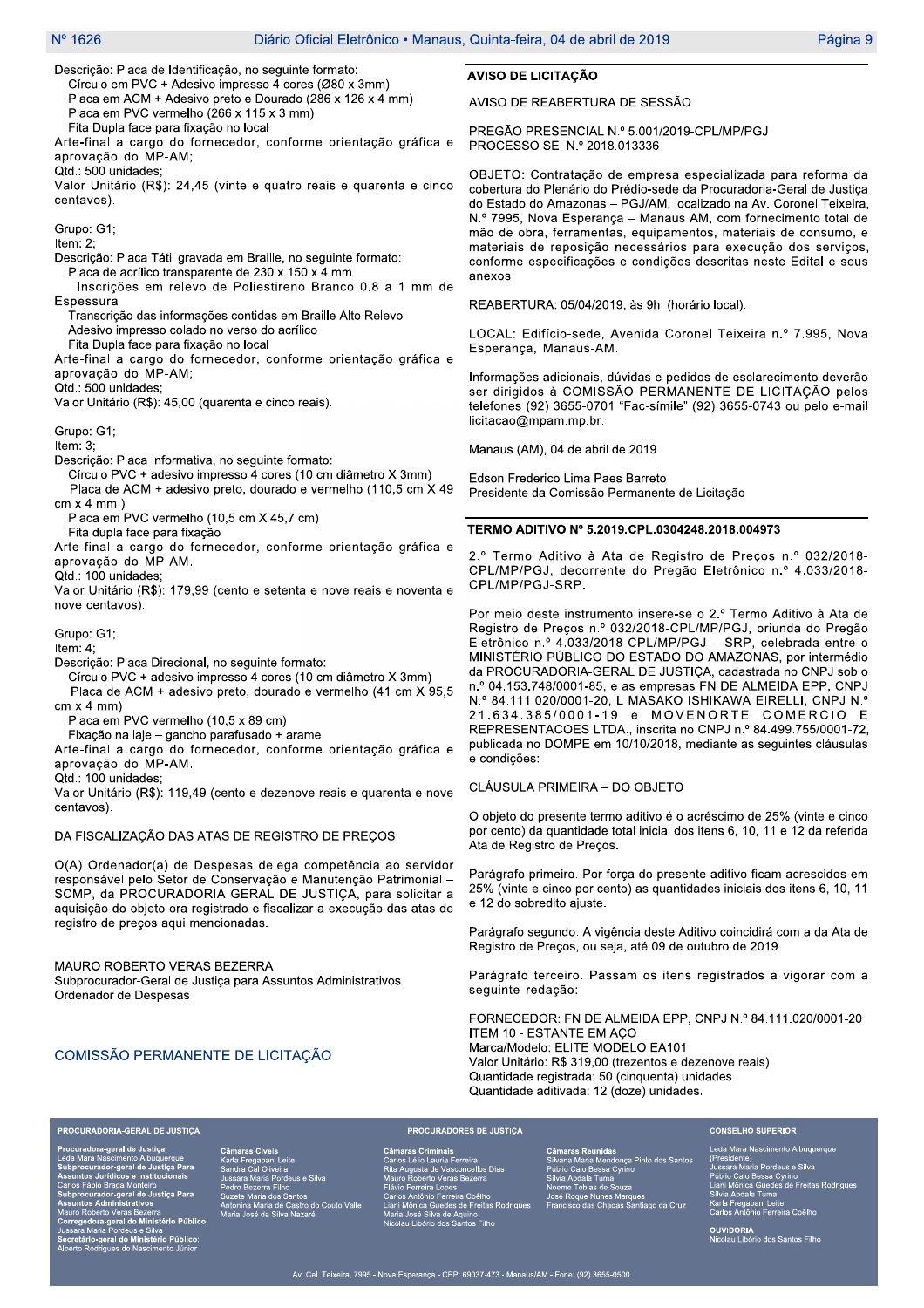

### MINISTÉRIO PÚBLICO DO ESTADO DO AMAZONAS Avenida Coronel Teixeira, 7995 - Bairro Nova Esperança - CEP 69037-473 - Manaus - AM - www.mpam.mp.br

# EXTRATO Nº 6.2019.CPL.0304347.2019.000187

## **EXTRATO DAS ATAS DE REGISTRO DE PREÇOS DECORRENTES DO PREGÃO** ELETRÔNICO N.º 4.007/2019-CPL/MP/PGJ - SRP

# **INTERESSADO:** MINISTÉRIO PÚBLICO DO ESTADO DO AMAZONAS.

Aos 25 dias do mês de março de 2019, no Órgão Gerenciador, são registrados os preços das empresas CAIQUE DA CRUZ FREIRES - MEI, inscrita no CNPJ n.º 32.301.602/0001-75, para os itens 1 e 3, PURA VIDA ALIMENTOS E PRODUTOS EIRELI – ME, inscrita no CNPJ n.º 29.427.609/0001-23, para o item 2, e RUTH DE NAZARE COSTA DE BRITO EIRELI-ME, inscrita no CNPJ n.º 28.685.863/0001-69, para o *item 4*, conforme detalhado abaixo, para formação de registro de preços para futura aquisição de Gêneros Alimentícios destinados ao atendimento das necessidades da Procuradoria-Geral de Justiça - PGJ, pelo período de 12 (doze) meses, conforme especificações e condições estabelecidas neste Edital e Anexos, conforme resultado do Pregão Eletrônico de referência. As especificações constantes do respectivo Processo, assim como os termos da proposta de preços, integram o presente registro, independentemente de transcrição. O contrato, ou instrumento hábil que vier a substitui-lo, na forma do art. 62, caput e § 4°, todos da Lei n.º 8.666/93, indicará o(s) local(is) de entrega dos produtos. O presente registro terá vigência de 12 (doze) meses, contados a partir de sua publicação na Imprensa Oficial:

### Fornecedor: CAIQUE DA CRUZ FREIRES - MEI, inscrita no CNPJ n.º 32.301.602/0001-75

## **ITEM 1 - ACÚCAR CRISTAL**

Da cana de açúcar, teor de sacarose mínimo de 99,0%, sem fermentação, empacotado em embalagens atóxicas de 1 Kg, constando data de fabricação e de validade do produto mínima de 12 meses, a partir da data de entrega.

Quantidade registrada: 3.870 quilos.

Marca: ITAMARATI; Vlr Unitário: R\$ 2,06

## **ITEM 3 - ADOCANTE LÍQUIDO**

Dietético, sem glúten, acondicionado em frasco de 200 ml, constando a data de fabricação e validade mínima de 12 meses, a contar da data da entrega.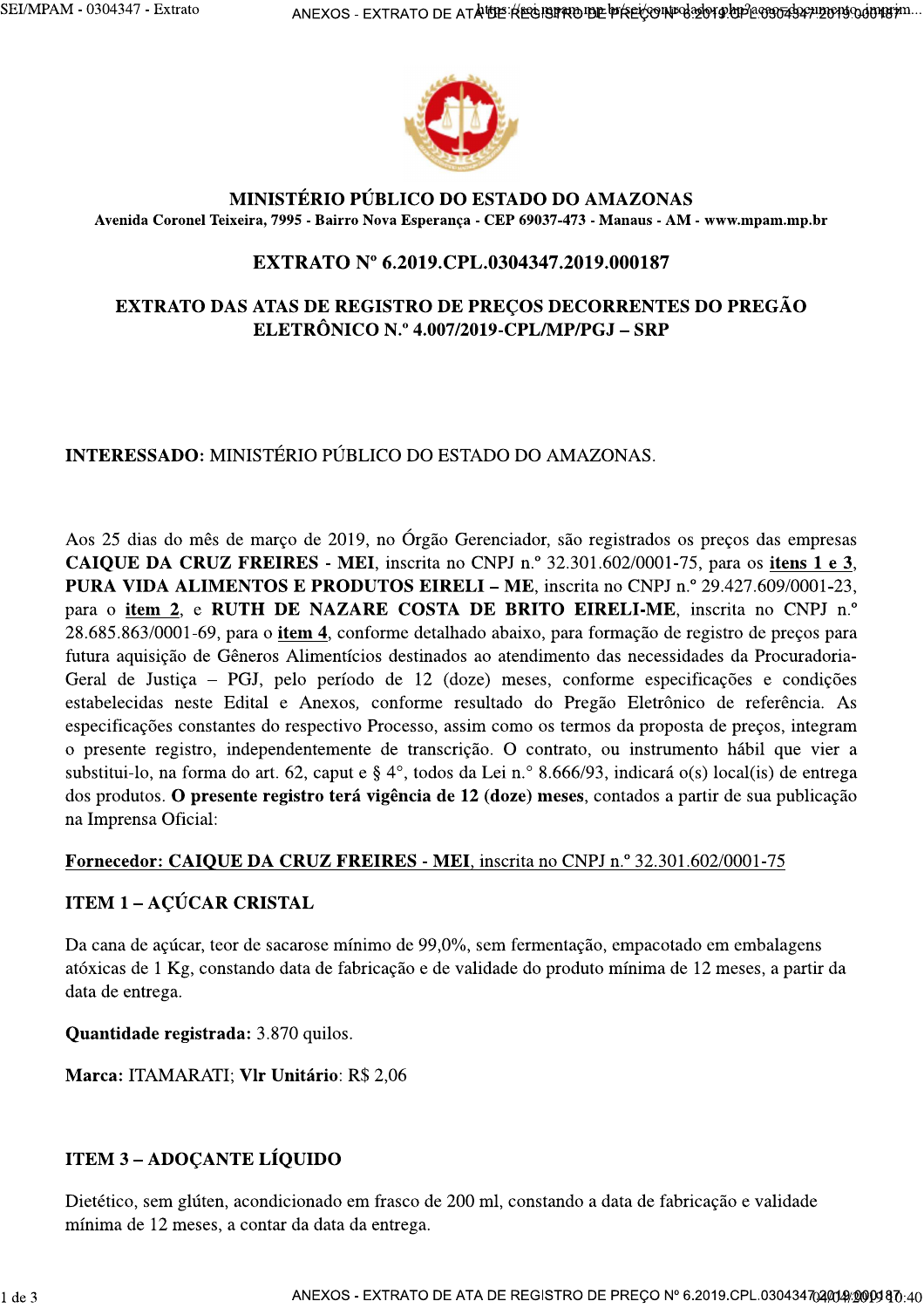Quantidade registrada: 40 unidades.

Marca: ZERO CAL; Vlr Unitário: R\$ 5,28

# Fornecedor: PURA VIDA ALIMENTOS E PRODUTOS EIRELI – ME, inscrita no CNPJ n.º 29.427.609/0001-23

# **ITEM 2 - CAFÉ TORRADO**

Em pó homogêneo, moído, 100% arábico, certificado no PQC da ABIC ou Laudo de avaliação do café, emitido por laboratório especializado, com nota mínima de Qualidade Global (NMQ) de 6,0 pontos na Escala Sensorial do Café e laudo de análise de microscopia do café, com tolerância máxima de 1% de impureza, embalagem de 500g, a vácuo, tipo tijolinho, constando nas embalagens a data de fabricação e validade mínima de 12 meses, a contar da data da entrega.

Quantidade registrada: 2.160 quilos.

# Marca: PARANOÁ SUPERIOR; Vlr Unitário: R\$ 13,98

# Fornecedor: RUTH DE NAZARE COSTA DE BRITO EIRELI-ME, inscrita no CNPJ n.º 28.685.863-001-69

# **ITEM 4 - LEITE INTEGRAL**

Em pó, composição leite de vaca e estabilizante, acondicionado em recipiente hermético de lata lacrada e fechada, com 400g cada, data de fabricação e de validade mínima de 12 meses, a partir da data da entrega, produto próprio p/ consumo humano e em conformidade com a legislação em vigor.

Quantidade registrada: 3.240 quilos.

Marca: ITAMBÉ; Vlr Unitário: R\$ 11,41

# DA FISCALIZAÇÃO DAS ATAS DE REGISTRO DE PRECOS

O(A) Ordenador(a) de Despesas delega competência ao servidor responsável pela Seção de Almoxarifado - SAL, da PROCURADORIA GERAL DE JUSTIÇA, para solicitar a aquisição do objeto ora registrado e fiscalizar a execução das atas de registro de preços aqui mencionadas.

## **MAURO ROBERTO VERAS BEZERRA**

Subprocurador-Geral de Justiça para Assuntos Administrativos

Ordenador de Despesas